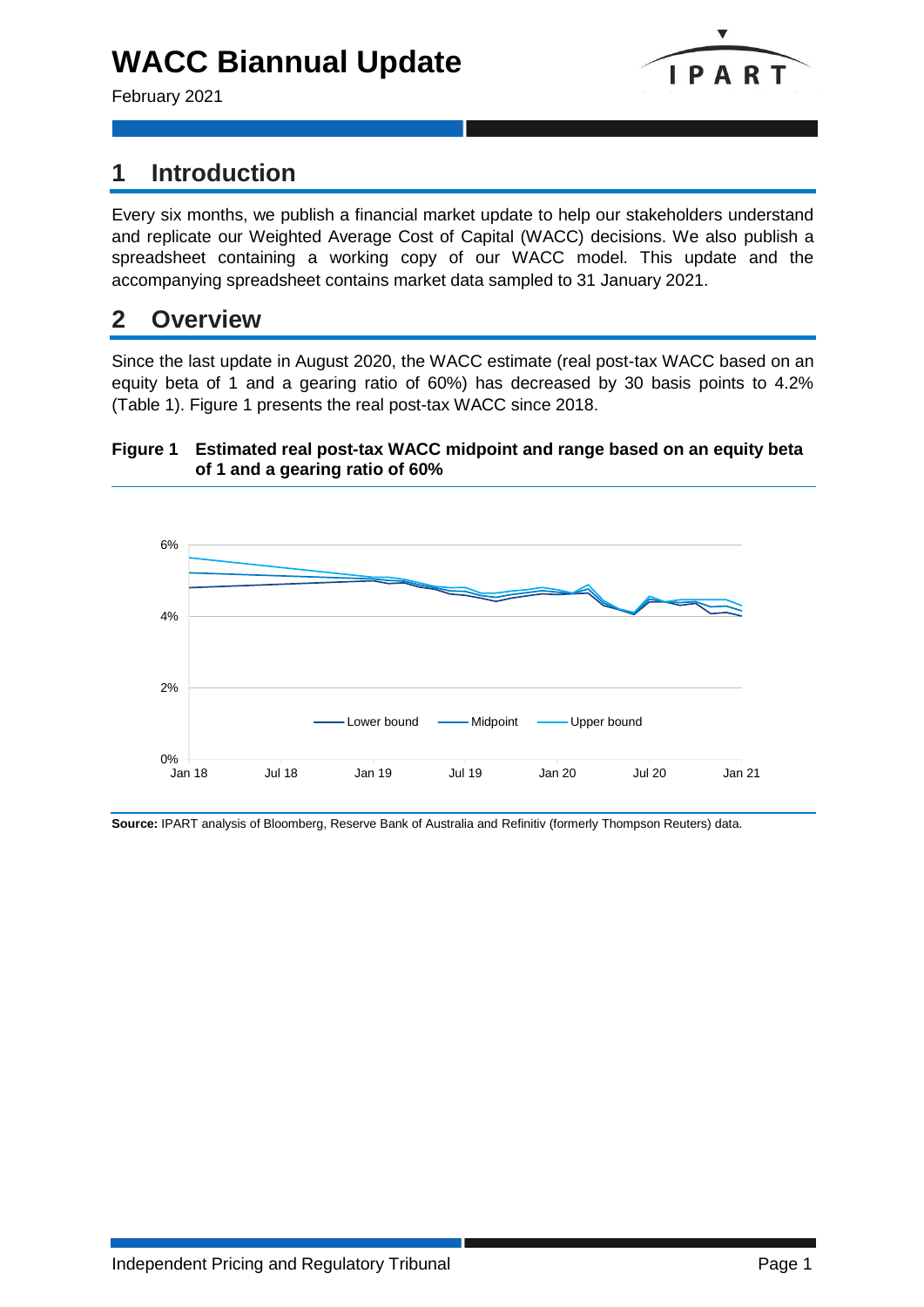Table 1 summarises our estimates of the nominal and real post-tax WACC range and the midpoints. It also compares the current WACC estimates with those we published in the August 2020 update (the August 2020 update contains data sampled to 31 July 2020).

Table 2 summarises the underlying market-based WACC parameters over the same period.

**Table 1 IPART's WACC range using an equity beta value of 1 and a gearing ratio of 60%**

|                  | Lower | <b>Midpoint</b> | <b>Upper</b> |
|------------------|-------|-----------------|--------------|
| 31 July 2020     |       |                 |              |
| Nominal post-tax | 6.6%  | 6.7%            | 6.8%         |
| Real post-tax    | 4.4%  | 4.5%            | 4.6%         |
| 31 January 2021  |       |                 |              |
| Nominal post-tax | 6.3%  | 6.5%            | 6.6%         |
| Real post-tax    | 4.0%  | 4.2%            | 4.3%         |

**Source:** IPART analysis of Bloomberg, Reserve Bank of Australia and Refinitiv (formerly Thompson Reuters) data.

#### **Table 2 Market-based parameters**

|                 | <b>Risk free rate</b> | Cost of debt | <b>Market risk</b><br>premium | <b>Inflation</b> |
|-----------------|-----------------------|--------------|-------------------------------|------------------|
| 31 July 2020    |                       |              |                               |                  |
| Current         | 1.9%                  | 4.0%         | 8.6%                          | 2.1%             |
| 10 years        | 2.8%                  | 5.4%         | 6.0%                          | 2.1%             |
| 31 January 2021 |                       |              |                               |                  |
| Current         | 1.8%                  | 3.7%         | 8.4%                          | 2.2%             |
| 10 years        | 2.7%                  | 5.2%         | 6.0%                          | 2.2%             |

**Note**: The current estimates are measured either over 40 trading days or two months, depending on their data source. **Source:** IPART analysis of Bloomberg, Reserve Bank of Australia and Refinitiv (formerly Thompson Reuters) data.

Our calculation of the WACC can be found in the accompanying spreadsheet.<sup>1</sup> At the parameter level, Table 2 shows that over the last six months the:

- **Risk free rate:** The current measure of the risk free rate has decreased by 10 basis points and the long-term (10-year) measure has fallen by 10 basis points.
- **Cost of Debt:** The current measure of the cost of debt has decreased by 30 basis points while the long-term measure has fallen by 20 basis points.
- **Market Risk Premium (MRP):** The current measure of the MRP has decreased by 20 basis points. We do not update the long-term measure with changes in the market.
- **Inflation:** Our current measure of inflation has increased by 10 basis points and the longterm measure has gone up by 10 basis points.

-

<sup>1</sup> Select an industry from the drop-down menu in the accompanying spreadsheet for industry-specific WACC estimates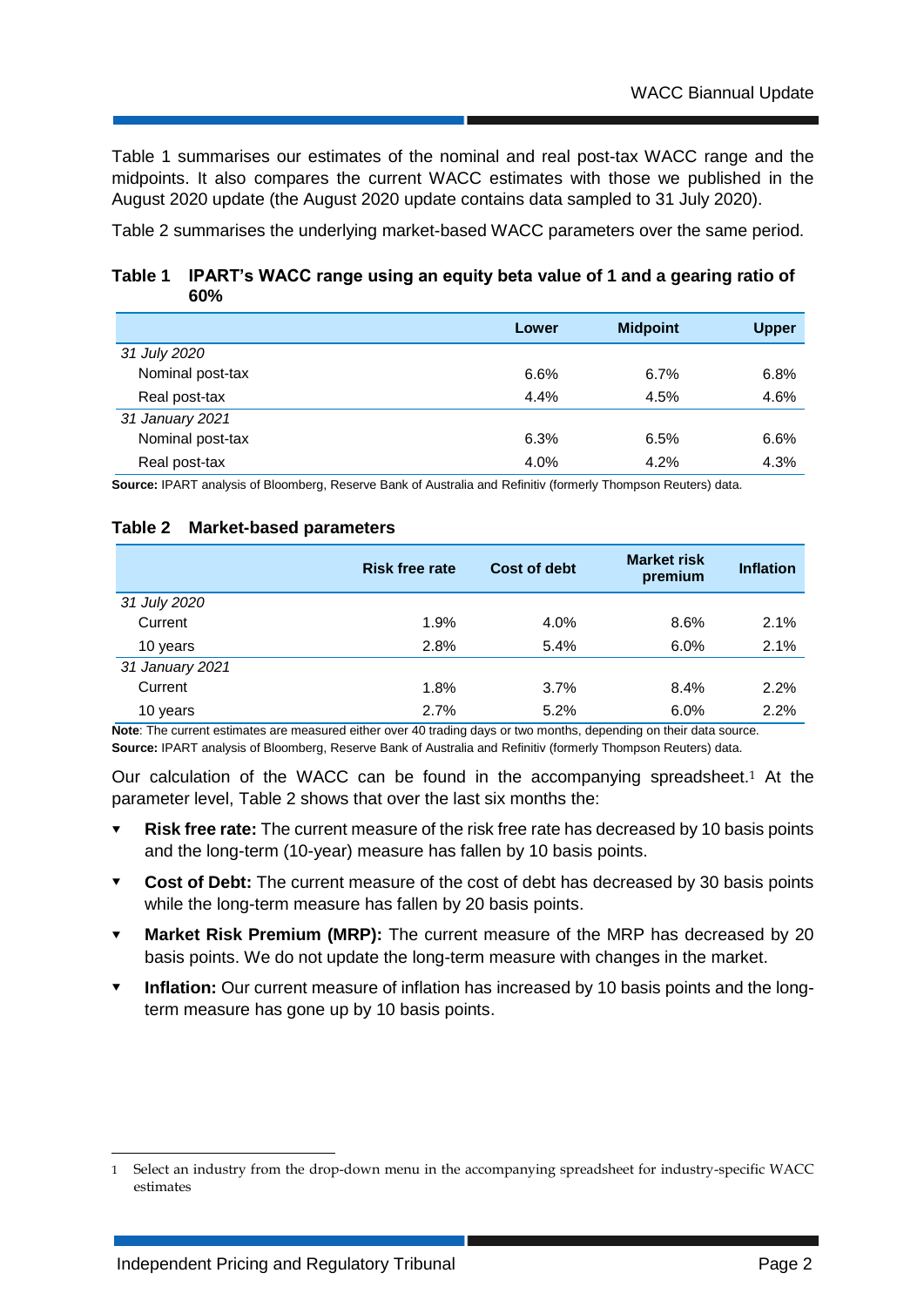### **Short-run Market Risk Premium (MRP)**

To enhance the transparency of our WACC decisions, we publish our short-run estimates of the MRP.<sup>2</sup> We base our current MRP estimate on the short-run estimates. Table 3 provides the short-run MRP estimate using our six measures of the MRP, reported to two decimal places.

### **Table 3 Short-run MRP**

| <b>Short-run MRP including imputation credits</b> | <b>Estimate at 31 January 2021</b> |
|---------------------------------------------------|------------------------------------|
| Damodaran                                         | 9.06%                              |
| Bank of England (2002)                            | 8.58%                              |
| Bank of England (2010)                            | 8.76%                              |
| Bloomberg                                         |                                    |
| SFG Market indicator (mean)                       | 7.12%                              |
| SFG analysts implied                              | 9.74%                              |
| <b>Short Run MRP</b>                              | 8.41%                              |

**Source**: IPART analysis of Bloomberg and Refinitiv (formerly Thompson Reuters) data; Frontier Economics. **Note:** Bloomberg MRP estimate withheld for copyright reasons

-

<sup>2</sup> IPART, *MRP estimates at end of April 2017 – Fact Sheet*, May 2017.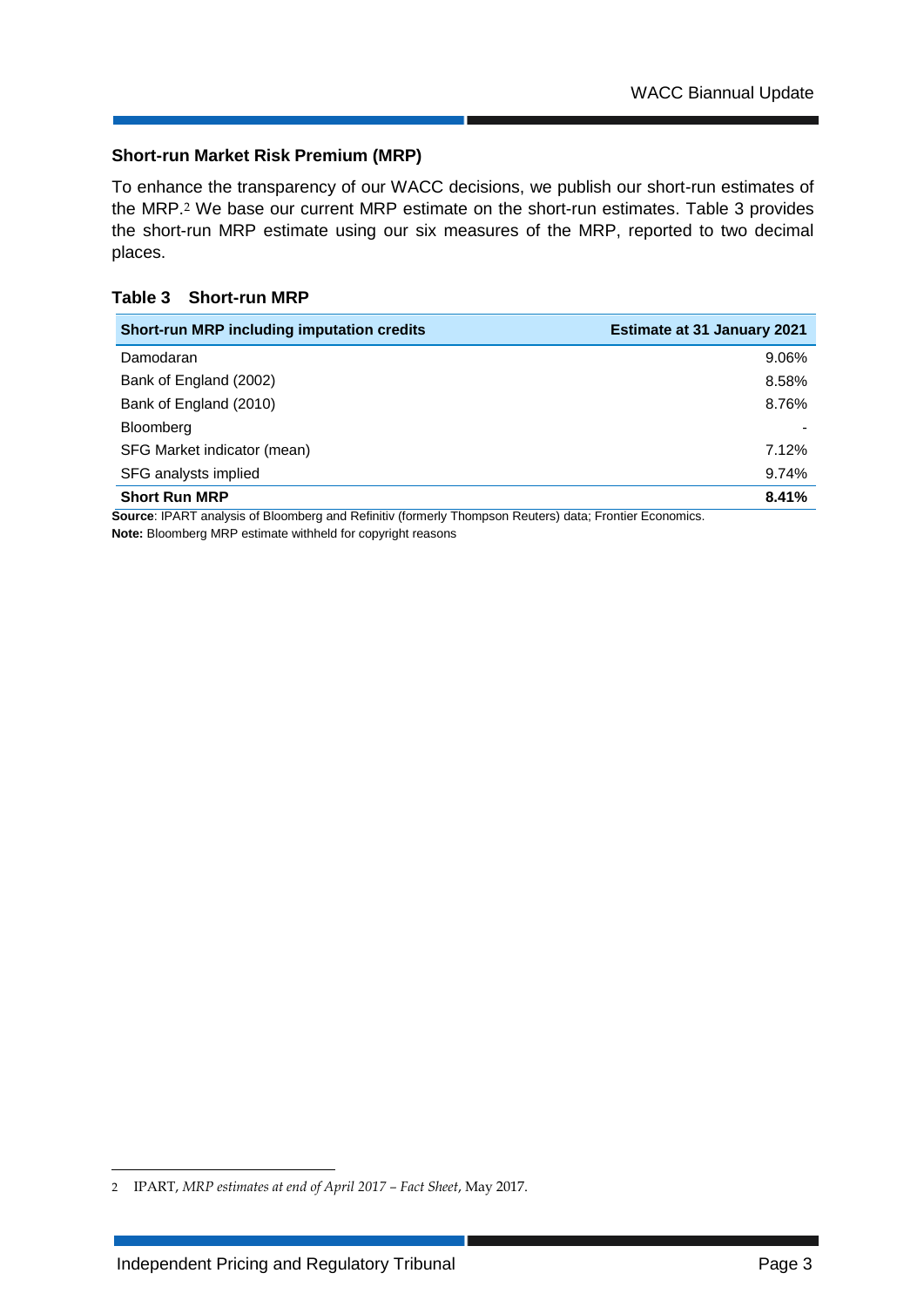# **3 Industry Analysis**

Table 4 shows the industry-specific parameters that we have previously adopted for the industries we regulate.<sup>3</sup> In our most recent review of Opal fares for use on public transport and fares for rural and regional bus services IPART did not determine a WACC. The information for public transport in Table 4 is based on reviews conducted in 2017. We have also included in Table 4 data for rail access charges under the NSW Rail Undertaking which was reviewed in 2020.

|                           | <b>Equity beta</b> |            | Target term to<br>maturity | <b>Gearing ratio</b> |            |
|---------------------------|--------------------|------------|----------------------------|----------------------|------------|
|                           | Low                | <b>Mid</b> | <b>High</b>                |                      |            |
| Water <sup>a</sup>        | 0.6                | 0.7        | 0.8                        | 10 Years             | 60%        |
| Transport <sup>b</sup>    |                    |            |                            |                      |            |
| Rail                      | 0.8                | 0.9        | 1.0                        | 10 Years             | 60%        |
| Rail Access               | 1.0                | 1.0        | 1.0                        | 10 Years             | 45%        |
| Bus (metro & outer metro) | 0.7                | 0.9        | 1.0                        | 10 Years             | 60%        |
| Light rail                | 0.7                | 0.9        | 1.0                        | 10 Years             | 60%        |
| <b>Ferries</b>            | 0.8                | 0.9        | 1.0                        | 10 Years             | 40% to 60% |

### **Table 4 Industry-specific WACC parameters**

**a:** For the water industry, we determine a WACC for Central Coast Council, Essential Energy, Hunter Water Corporation, Sydney Desalination Plant, Sydney Water Corporation, Water Administration Ministerial Corporation (WAMC), the Wentworth to Broken Hill Pipeline and WaterNSW (for the Murray-Darling Basin valleys, we apply the ACCC's WACC methodology prescribed under the Water Charge (Infrastructure) Rules 2010).

**b:** For our approach to determination Opal fares refer to *Maximum Opal fares 2020-2040 Final report February 202*0. For rural and regional bus fares refer to *Review of rural and regional bus fares from January 2021*, *Final report December 2020* and for rail access refer to *Rate of return and remaining mine life 2019-2024 final report July 2019*.

-

<sup>3</sup> Please note that the methodology and parameters in this note and spreadsheet do not pre-empt the outcome of IPART's future decisions. They should be used as an illustration of how our current methodology would be applied to the given parameter values. This is because at each price review, we assess the appropriate valuation for each WACC parameter. In some cases, we may depart from our standard industry parameter valuations taking account of the individual regulated business's circumstances.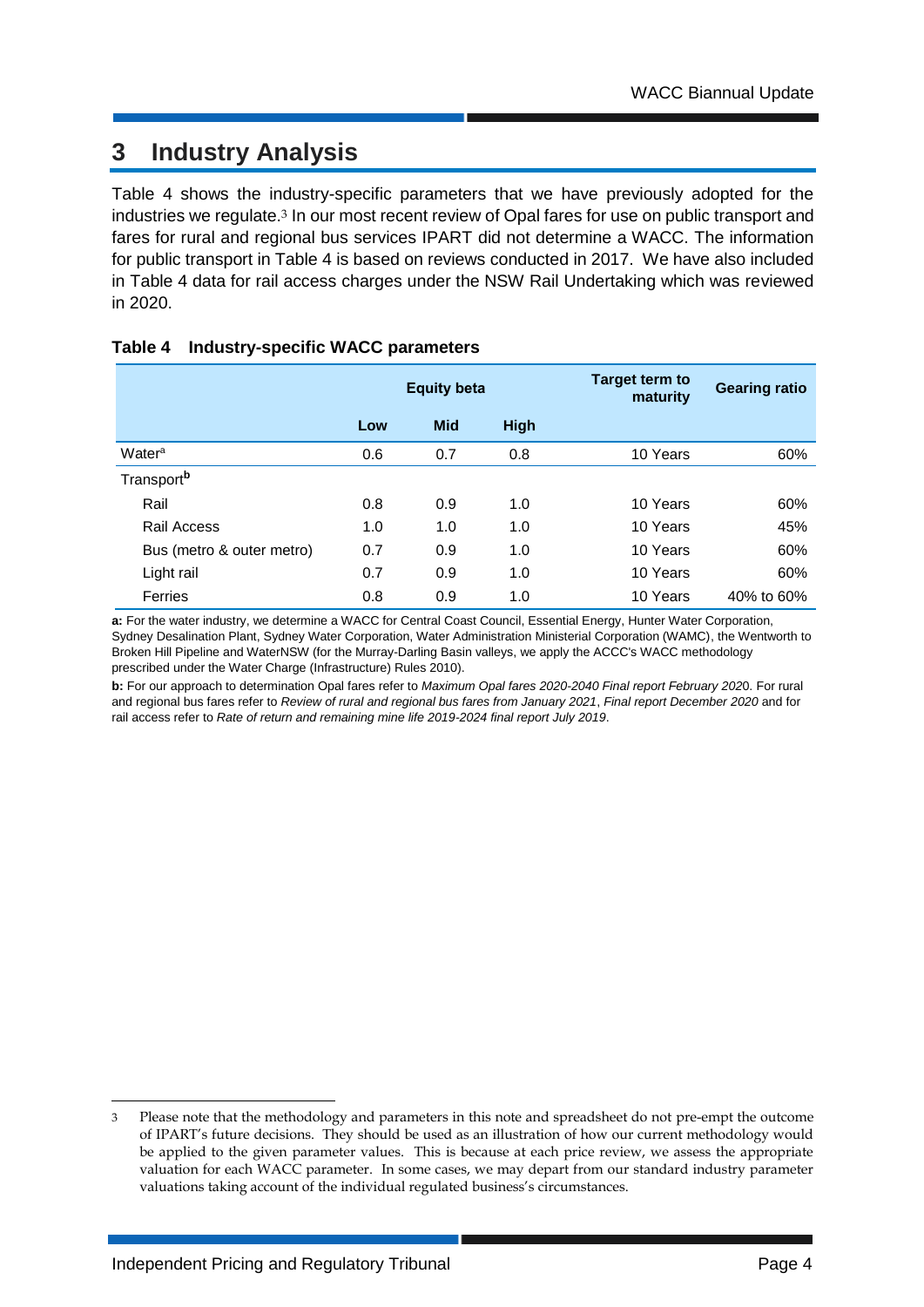Table 5 shows the six-monthly WACC range and midpoint estimates over the last two years for the industries that IPART regulates.

|                        | $Jan-19$ | <b>Jul-19</b> | <b>Jan-20</b> | <b>Jul-20</b> | $Jan-21$ |
|------------------------|----------|---------------|---------------|---------------|----------|
| Water                  |          |               |               |               |          |
| Upper bound            | 4.4%     | 4.1%          | 4.0%          | 3.9%          | 3.6%     |
| Midpoint               | 4.2%     | 3.8%          | 3.8%          | 3.6%          | 3.3%     |
| Lower bound            | 4.0%     | 3.6%          | 3.6%          | 3.4%          | 3.0%     |
| Rail                   |          |               |               |               |          |
| Upper bound            | 4.9%     | 4.6%          | 4.5%          | 4.3%          | 4.1%     |
| Midpoint               | 4.8%     | 4.4%          | 4.4%          | 4.2%          | 3.9%     |
| Lower bound            | 4.7%     | 4.3%          | 4.3%          | 4.1%          | 3.7%     |
| <b>Bus, Light rail</b> |          |               |               |               |          |
| Upper bound            | 4.7%     | 4.5%          | 4.4%          | 4.2%          | 4.0%     |
| Midpoint               | 4.6%     | 4.3%          | 4.2%          | 4.1%          | 3.7%     |
| Lower bound            | 4.5%     | 4.1%          | 4.1%          | 3.9%          | 3.5%     |
| <b>Ferries</b>         |          |               |               |               |          |
| Upper bound            | 5.2%     | 4.8%          | 4.8%          | 4.6%          | 4.4%     |
| Midpoint               | 5.2%     | 4.8%          | 4.8%          | 4.6%          | 4.3%     |
| Lower bound            | 5.1%     | 4.8%          | 4.8%          | 4.6%          | 4.2%     |

### **Table 5 Regulated industries half-yearly real post-tax WACC ranges and midpoints from January 2019 to January 2021**

**Source**: IPART calculations.

**Note:** These WACC ranges are prepared on the basis that a business has completed the transition to, and is using the trailing average cost of debt.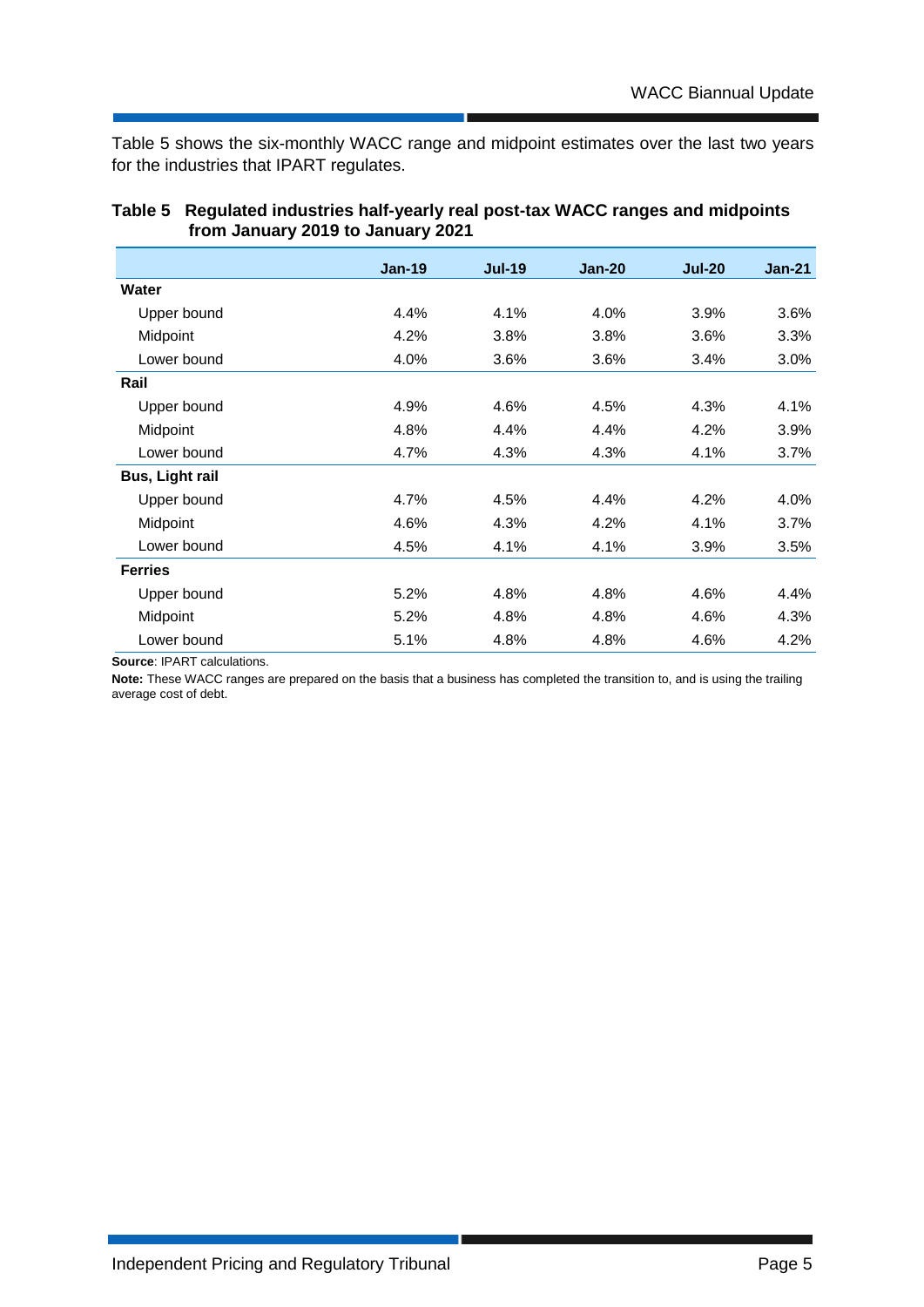### **Water**

Figure 2 shows the six-monthly WACC range and midpoint estimates since January 2018 for the water industry. The WACC for the water industry ranges from 3.0% to 3.6%, with a midpoint of 3.3%. In the August 2020 market update, we reported a midpoint WACC of 3.6% for the water industry.

**Figure 2 Water Industry real post-tax WACC midpoints and ranges**



**Source:** IPART analysis of Bloomberg, Reserve Bank of Australia and Refinitiv (formerly Thompson Reuters) data.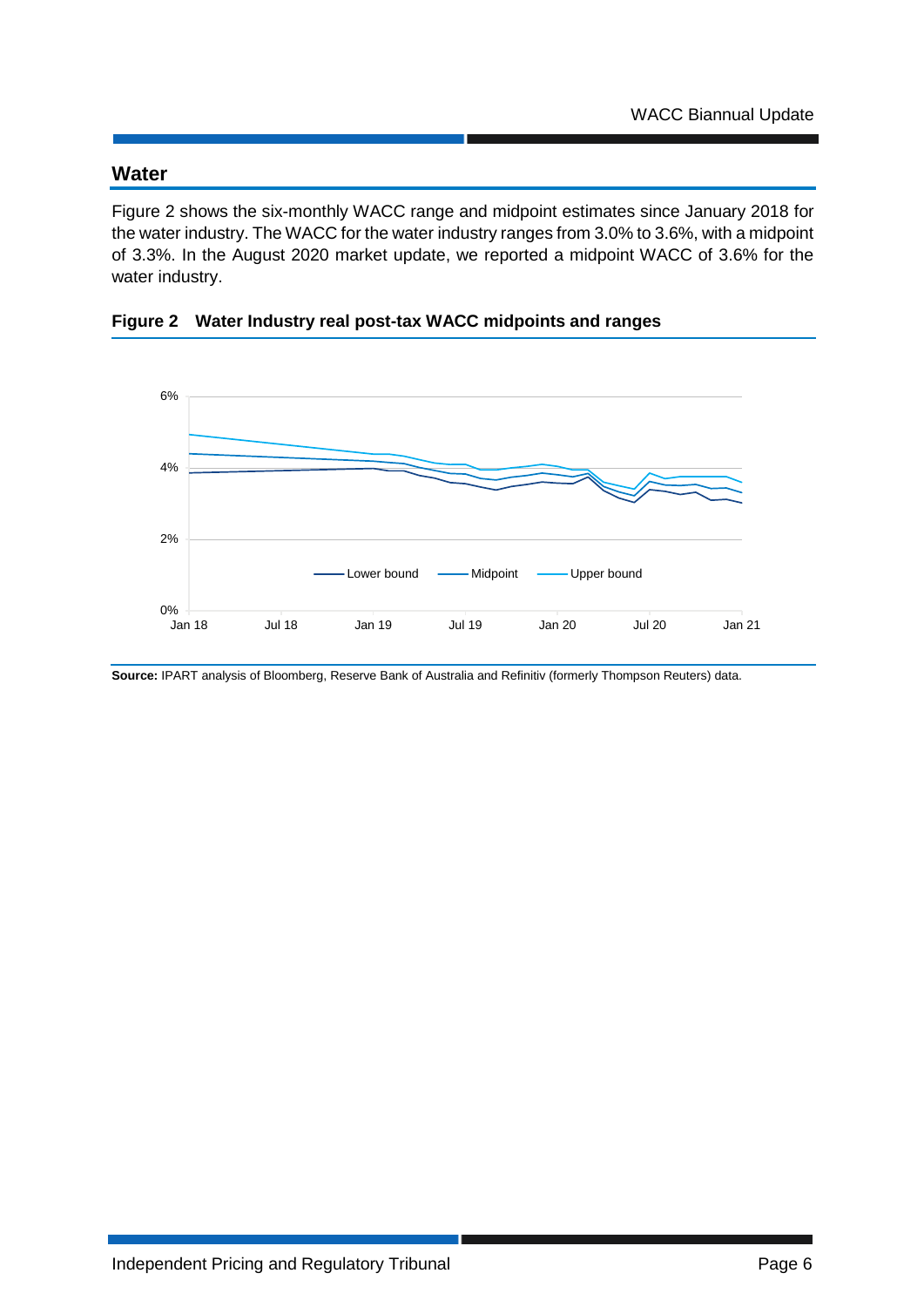### **Transport**

Figure 3 presents notional WACCs for public transport based on updated market parameters and inputs from our previous reviews in 2017. It shows the monthly midpoint notional WACC estimates for the various modes of transport since January 2018 based on the industry-specific parameters:

- The rail industry has a midpoint WACC of 3.9%. In the August 2020 market update, we reported a midpoint WACC of 4.2%
- The bus and light rail industry has a midpoint WACC of 3.7%. In the August 2020 market update, we reported a midpoint WACC of 4.1%
- The ferry industry has a midpoint WACC of 4.3%. In the August 2020 market update, we reported a midpoint WACC of 4.6%
- The rail access industry has a midpoint WACC of 4.9%, we did not report on this value in our August 2020 update.





**Note:** Parameters for the modes of transport are shown in Table 4.

**Source:** IPART analysis of Bloomberg, Reserve Bank of Australia and Refinitiv (formerly Thompson Reuters) data.